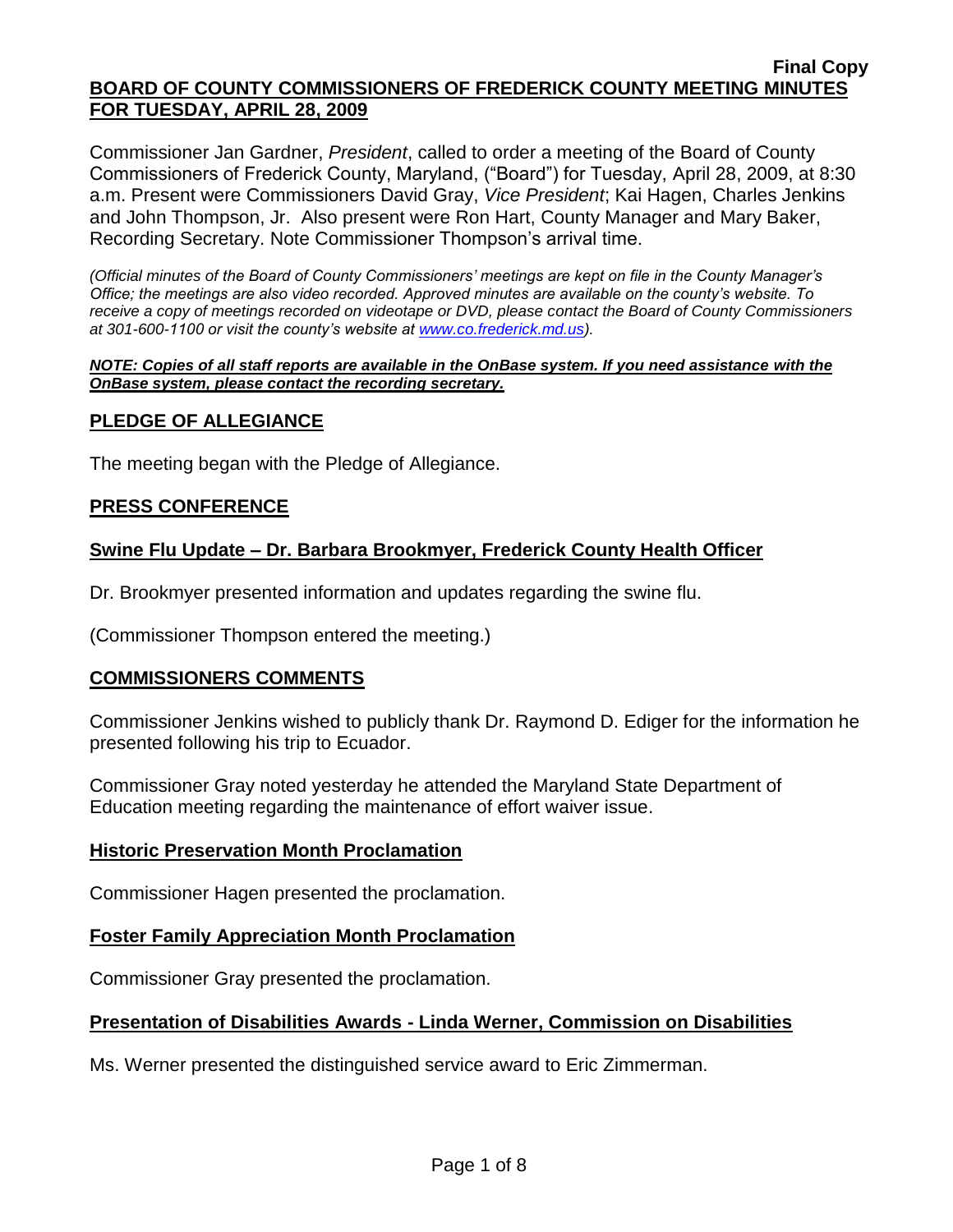## **PUBLIC HEARINGS**

# **Zoning Text Amendment #ZT-09-02 - Wind/Solar Energy Systems - Mark Depo and Larry Smith, Planning Division**

A public hearing was held, as duly advertised, to consider a proposed ordinance regarding zoning text amendment #ZT-09-02, Wind/Solar Energy Systems.

Staff presented information to the Board to add new sections to the zoning ordinance as follows:

- Section 1-19-8.205.4, to provide for a Solar Collection System;
- Section 1-19-8.205.5, to provide for a Solar Array;
- Section 1-19-8.205.6, to provide for Limited Wind Energy Systems; and
- Amend Section 1-19-11.100, by adding definitions for Solar Array, Solar Collection System, Wind Generator and Wind Tower.

### Public comment was taken from:

- **Jim Pieroban**
- **Carlos Fernandez Bueno**
- Rebecca Rush
- Colby Ferguson

Commissioner Hagen moved to approve the proposed ordinance regarding zoning text amendment #ZT-09-02 as presented. Commissioner Gray seconded the motion that passed 5-0.

(A copy of Ordinance #09-11-515 can be obtained in the County Manager's office or from the county's website, [www.co.frederick.md.us\)](http://www.co.frederick.md.us/)

# **Proposed Ordinance to Revise the Frederick County System Benefit Charge (SBC) (Condominium Units) - Brenda Teach, Utilities and Solid Waste Management Division**

A public hearing was held, as duly advertised, to consider a proposed ordinance to revise the Frederick County System Benefit Charge.

Ms. Teach presented information which would clarify the definitions of single family dwelling unit and multifamily residential building and the way the SBC charge was administered to certain condominium units. The purpose of this change relating to condominium units would impact the SBC based on the type of physical building structure not the generic legal ownership term.

There was no public comment.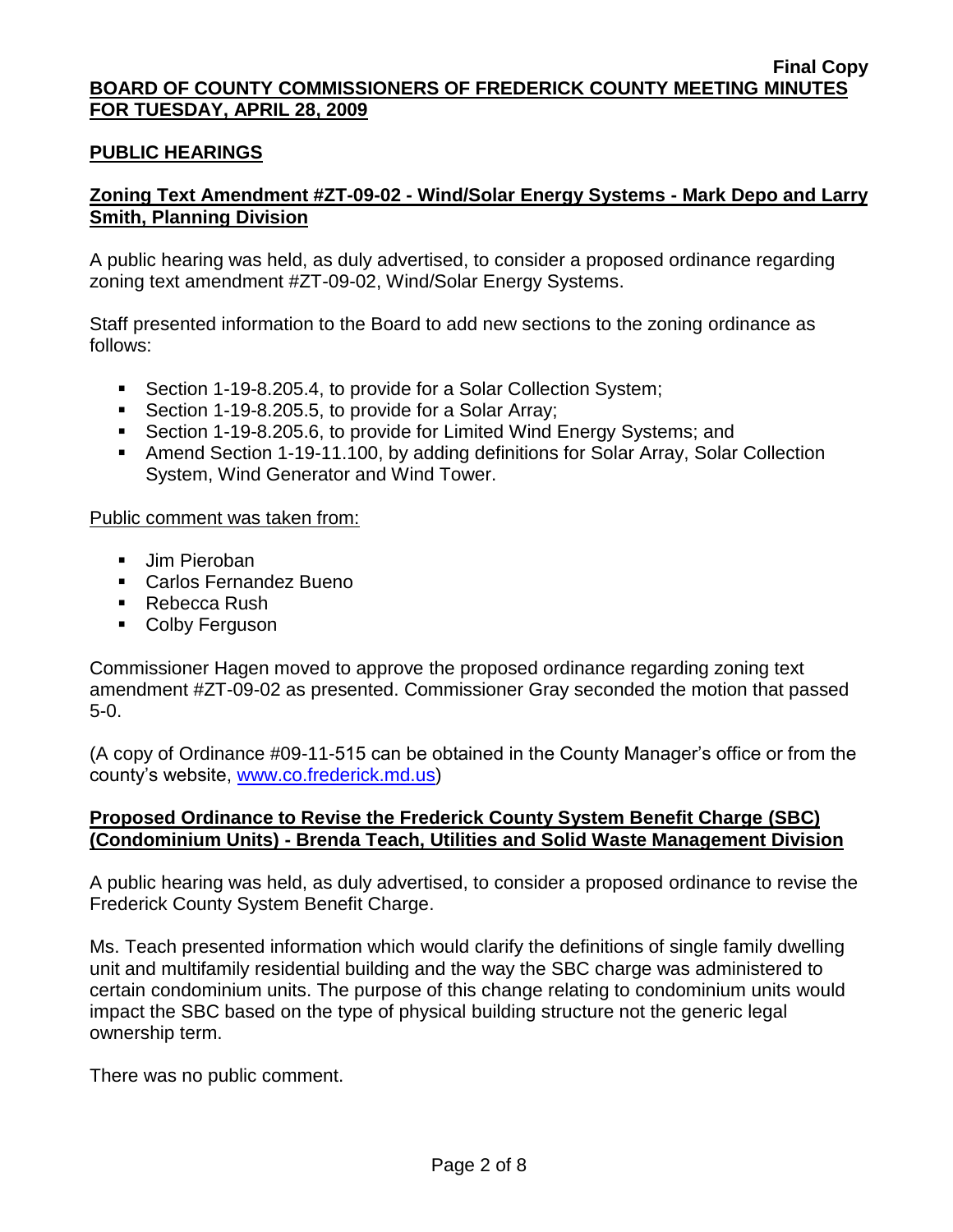Commissioner Gray moved to approve the proposed ordinance as presented. Commissioner Gardner seconded the motion that passed 5-0.

(A copy of Ordinance #09-10-514 can be obtained in the County Manager's office or from the county's website, [www.co.frederick.md.us\)](http://www.co.frederick.md.us/)

## **WORKSESSION**

# **Solid Waste Discussion - Next Steps - Board of County Commissioners**

Commissioner Gray made a motion to move forward with the procurement of the McKinney site under conditional approval to include:

- Cost must be equal to or less than the MD 28 site and to recognize the need to make esthetic improvements;
- Sign a Memorandum of Understanding and send it to Carroll County for signature; and
- Authorize staff to finalize agreements prior to the removal of conditions.

Commissioner Thompson seconded the motion that failed 2-3 with Commissioners Gardner, Hagen and Jenkins opposed.

Commissioner Jenkins moved to end the current procurements with Wheelabrator on the proposed regional waste to energy (WTE) facility with Carroll County; request Maryland Environmental Services (MES) to further explore conventional and advanced anaerobic digestive processes similar to ArrowBio; request MES and The Northeast Maryland Waste Disposal Authority (NMWDA) to explore expansion possibilities at the current landfill; request authorization to explore purchasing capacity with another WTE facility nearby with a 20-30 year commitment; and request authorization to send out letters of expression to privatize the county's solid waste operations. Commissioner Gardner seconded the motion.

Commissioner Hagen requested the vote be split.

Commissioner Thompson was opposed to the split.

Commissioner Gardner requested a motion to split the vote.

Commissioner Hagen moved to split the vote which would exclude the request for authorization to send out letters of expression to privatize the county's solid waste operations and the request for authorization to explore purchasing capacity with another WTE facility nearby with a 20-30 year commitment. Commissioner Gray seconded the motion that passed 3-2 with Commissioners Jenkins and Thompson opposed.

The request for authorization to send out letters of expression to privatize the county's solid waste operations and the request for authorization to explore purchasing capacity with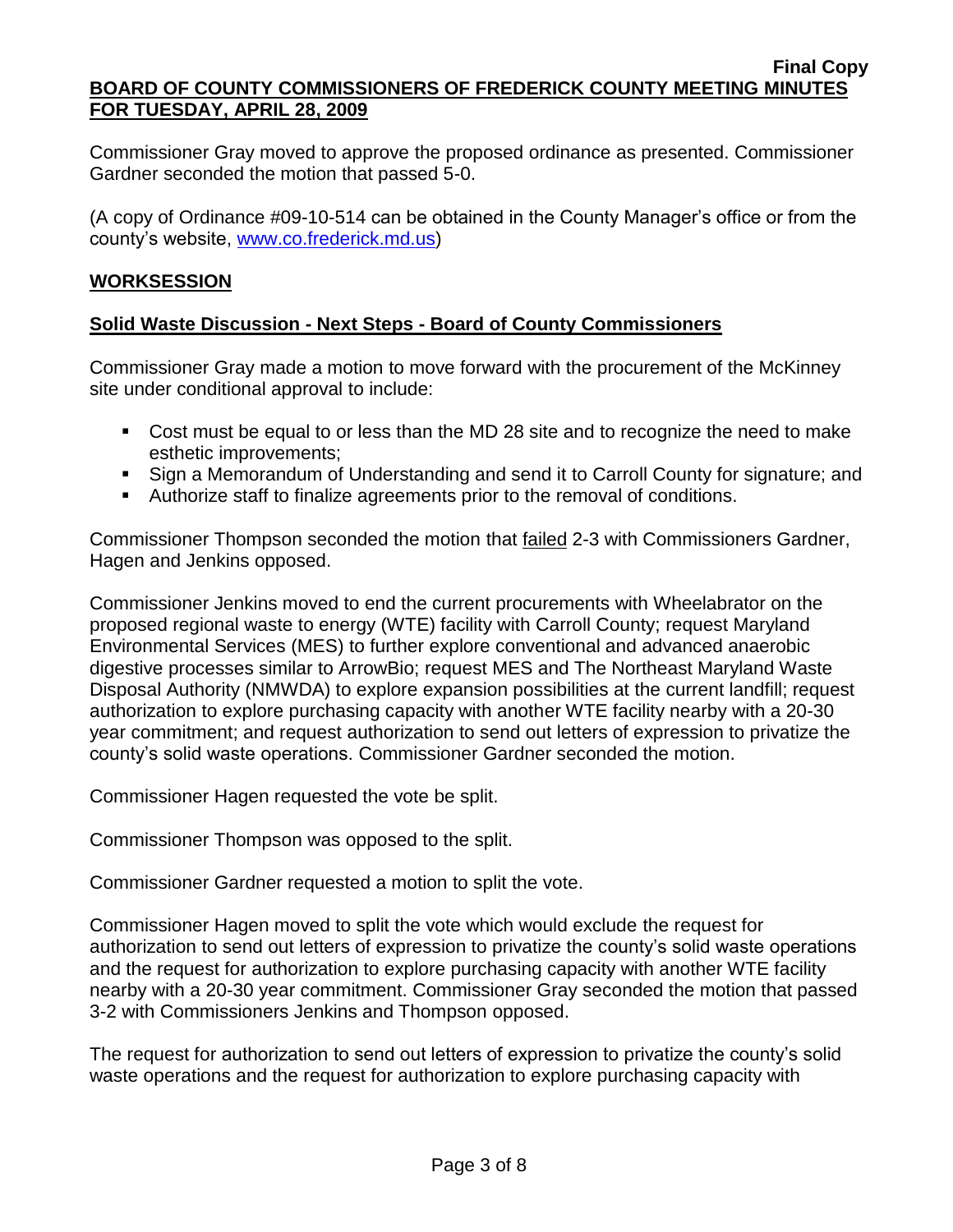another WTE facility nearby with a 20-30 year commitment failed 2-3 with Commissioners Gardner, Gray and Hagen opposed.

The request to end the current procurements with Wheelabrator on the proposed regional WTE facility with Carroll County; the request for MES to further explore conventional and advanced anaerobic digestive processes similar to ArrowBio; and the request for MES and NMWDA to explore expansion possibilities at the current landfill failed 2-3 with Commissioners Gardner, Gray and Thompson opposed.

Commissioner Gardner moved to suspend the current procurements with Wheelabrator on the proposed regional waste to energy (WTE) facility with Carroll County; requested MES to further explore conventional and advanced anaerobic digestive processes similar to ArrowBio; explore purchasing capacity with another WTE facility nearby with a 20-30 year commitment; and request MES and NMWDA to explore expansion possibilities at the current landfill. Commissioner Jenkins seconded the motion that passed 4-1 with Commissioner Thompson opposed.

## **Appointments to the Frederick County Sustainability Commission - Joyce Grossnickle, County Manager's Office and Hilari Varnadore, Office of Environmental Sustainability**

Ms. Grossnickle and Ms. Varnadore presented the applications received for the commission to the Board.

The Board then narrowed the applications to 13 and approved them by unanimous consent as follows:

- Ms. Annemarie Creamer
- **Ms. Sally Fulmer**
- **Mr. Mark Lancaster**
- Ms. Lisa Orr
- **Mr. Steve Chafitz**
- Ms. Lisa Gaver
- **Ms. Kimberly Roberts**
- Mr. Fred Ugast
- **Mr. Don Briggs**
- **Ms. Margie Lance**
- **Mr. Richard Maranto**
- Winifred Palmer, Ph.D.
- **Ms. Janice Wiles**

Commissioner Jenkins abstained from the appointment of Mark Lancaster.

The Board tasked staff with determining the terms to be served by each of the 13 appointed members.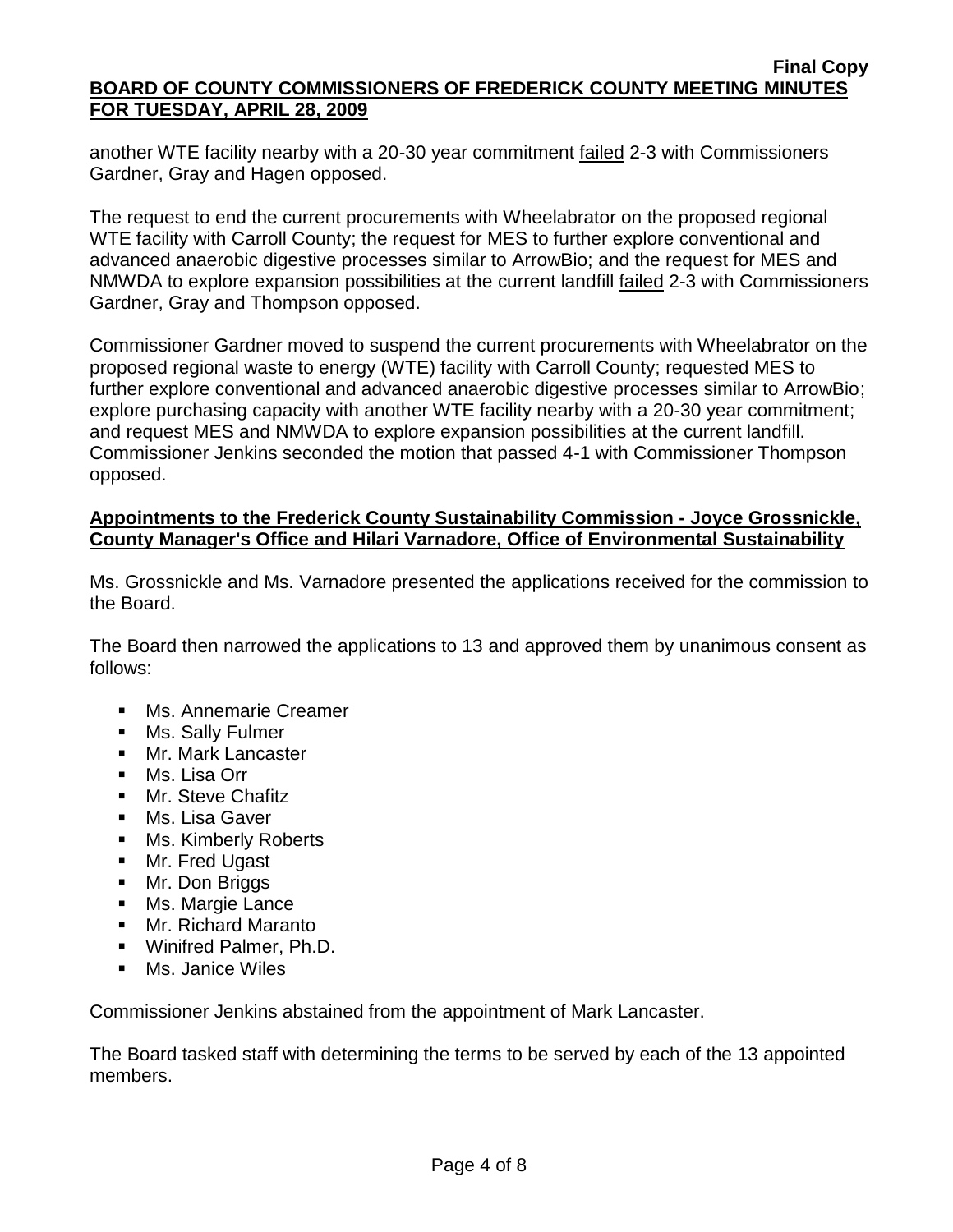# **Environmental Health Services (EHS) Proposed Fee Increase - George Keller and Dr. Barbara Brookmyer, Health Services Division**

Staff presented information regarding state regulated programs designed to improve the health and well being of Frederick County residents by preventing disease and illness, promoting wellness and safety and protecting public health.

EHS was funded through county and state core funds and fees charged for a specific actively through one of three (3) program areas: food control/consumer protection, community services and well and septic.

Staff recommended the Board take the revised fees as presented in the staff report to public hearing.

The Board requested the fee for Permitting and Development Review Division (DPDR) be \$75.00.

Commissioner Gray moved to take the proposed fee increase for EHS to public hearing including the change to the DPDR fee. Commissioner Hagen seconded the motion that passed 5-0.

Commissioner Gray moved to direct staff to obtain legality of approving the fee changes by resolution instead of ordinance. If the County Attorney advised it was legal, staff was to draft an ordinance stating "*to approve fee changes by resolution, not ordinance.*" Commissioner Thompson seconded the motion that passed 5-0.

# **Modifications to Chapter 1-24 of the Frederick County Code, "Alarm System Registration" - Gary Hessong, Permitting and Development Review Division**

Mr. Hessong presented information to the Board regarding the modifications and proposed ordinance to go to public hearing.

Commissioner Jenkins moved to take the proposed ordinance, which would modify Chapter 1- 24 of the Frederick County Code, "Alarm System Registration," to public hearing. Commissioner Hagen seconded the motion that passed 5-0.

# **CLOSED SESSION**

Commissioner Gray moved to proceed to closed session in accordance with Maryland Annotated Code State Government Article § 10-508(a)(3) To consider the acquisition of real property for a public purpose and matters directly related thereto. Commissioner Jenkins seconded the motion that passed 5-0.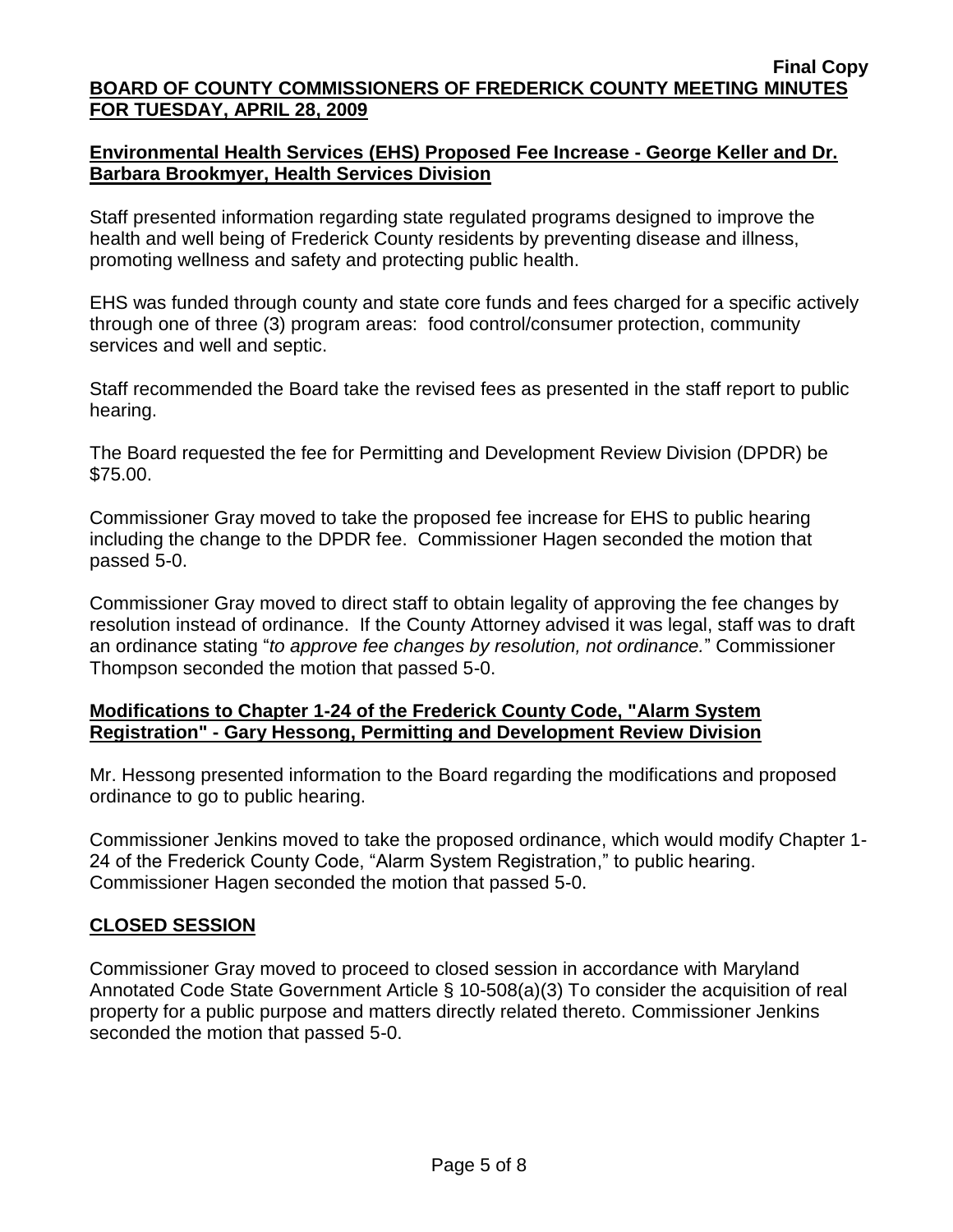# **COMMISSIONERS COMMENTS**

None.

# **PUBLIC COMMENTS**

**Steve Cassis** 

# **QUESTIONS – PRESS**

None.

# **ADJOURN**

The meeting adjourned at 1:30 p.m.

Respectfully submitted,

Mary E. Baker Recording Secretary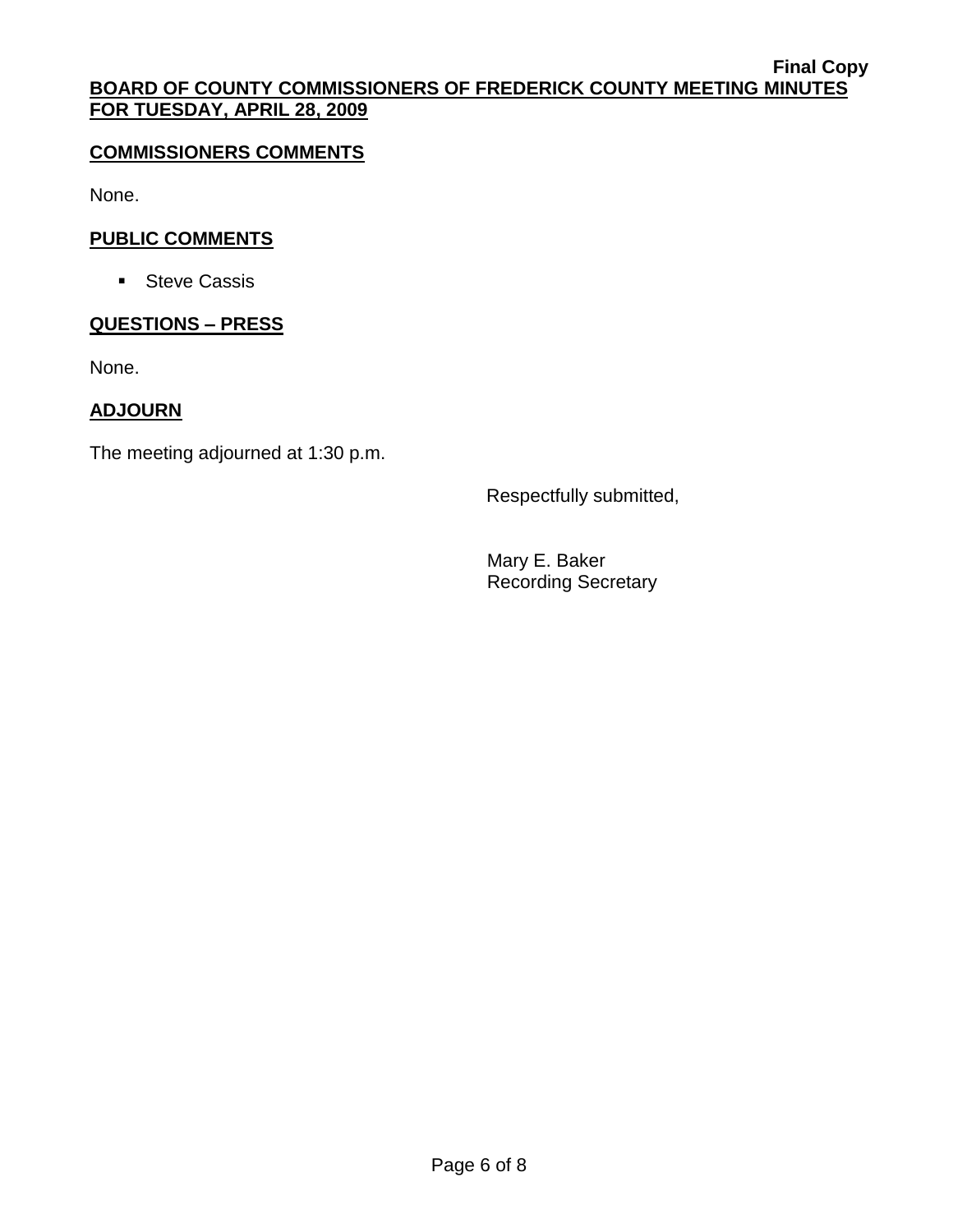## **FORM OF STATEMENT FOR CLOSING THE MEETING OF TUESDAY, APRIL 28, 2009**

# **STATUTORY AUTHORITY TO CLOSE SESSION**

### **State Government Article §10-508(a):**

(3) To consider the acquisition of real property for a public purpose and matters directly related thereto.

#### **Motion:**

Commissioner Gray moved to proceed to closed session in accordance with Maryland Annotated Code State Government Article § 10-508(a)(3) To consider the acquisition of real property for a public purpose and matters directly related thereto. Commissioner Jenkins seconded the motion that passed 5-0.

### **Topic to be Discussed:**

To discuss the acquisition of property for a county capital improvements project.

Mary E. Baker Recording Secretary